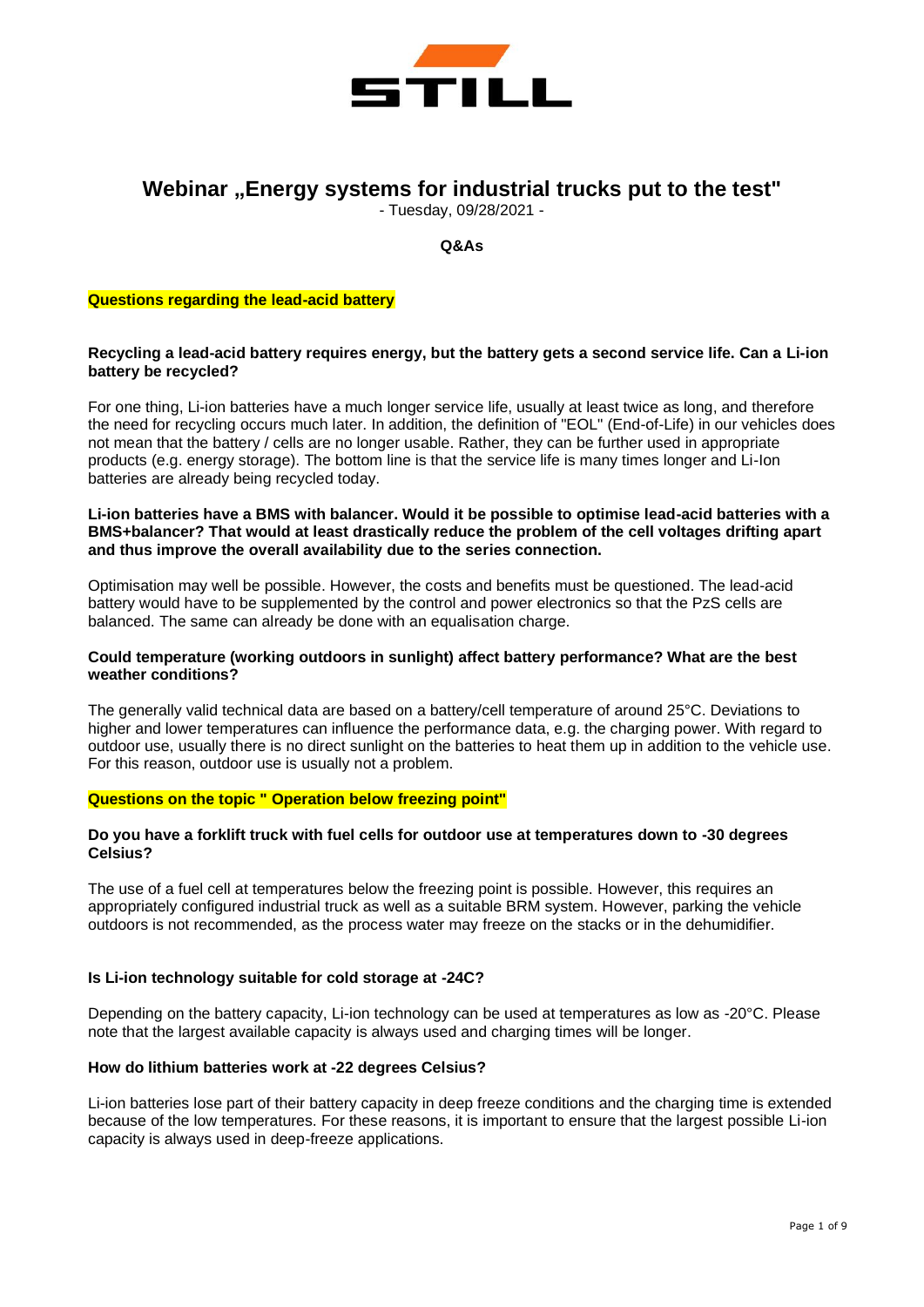

#### **Can lead-acid batteries also be used below zero degrees Celsius?**

Lead-acid technology is already used in deep-freeze applications today. The use shortens the service life and other points, such as a different charging curve, must be taken into account.

# **Questions on Li-ion technology**

**At the moment, we see a pretty big disadvantage of Li-ion batteries in the charging process. No matter how safe the system is, there is always a risk that the battery will burn. And if it starts burning, there is no real way to put it out. Consequently, the infrastructural requirements can be quite expensive.**

No, as long as the appropriate charger is used with the Li-ion battery, the charging process is safe. For this reason, you will always only receive "pairs" of battery and charger in the market. This ensures that the battery is not charged incorrectly. In addition, the Li-ion battery tells the charger how the charging process should be carried out. If limit ranges are reached or detected, charging is either not started or interrupted.

# **Charging a Li-ion takes place when employees interrupt their work. Doesn't the rapid charging of the battery cause an enormous peak load on the network? What solution is there for this?**

Every STILL Li-ion charger has adjustable options for the charging power control ex works, i.e. with this the total energy demand of the Li-ion chargers can be controlled and peaks can be avoided or even resolved.

## **The problem with Li-ion batteries remains fire, the burning is unstoppable. How can we convince insurance companies that this risk is low? What are the means to fight the fire?**

Experience shows that a presentation of the technology, construction of the battery and the safety system is helpful to promote understanding. In addition, Li-ion technology is now widely used and accepted.

# **In a 3-shift operation you need 8 h charging time with Li-ion if you say that 1 h charging time covers 3 h driving time, however, I can't cover a 3-shift operation with that, how do you explain that?**

The statement "1 h charging = 3 h driving time" refers to the RX20 at a charging power of 9 kW. Here we are within the range of 48V vehicles and a charger with 18 kW charging power is also available. This means that 1 h charging = 6 h driving time. This halves the charging time required to match vehicle availability. And for further clarification: The statement refers primarily to the comparison with lead-acid technology: 8 h charging time corresponds to approx. 6 hours driving time.

## **Onboard charger and the accompanying flexibility are all well and good. What are the general conditions to be observed during the charging process with regard to distances from combustible materials?**

The specifications of around 2.5 m safety distance must still be observed here - even with an integrated charger.

## **How will lithium-ion batteries be disposed of in the future?**

In Europe, Li-ion batteries must be returned to the manufacturer and the manufacturer must take them back.

## **Does the truck operator become dependent on the truck manufacturer for the use of Li-ion batteries? Or are freely available Li-ion batteries compatible with STILL vehicles for instance?**

In contrast to lead-acid batteries, there are neither standards nor consistent characteristics for the use of Liion batteries in industrial trucks. In order to guarantee safety in operation, the CE ex works on the part of STILL applies to the Li-ion batteries available from us.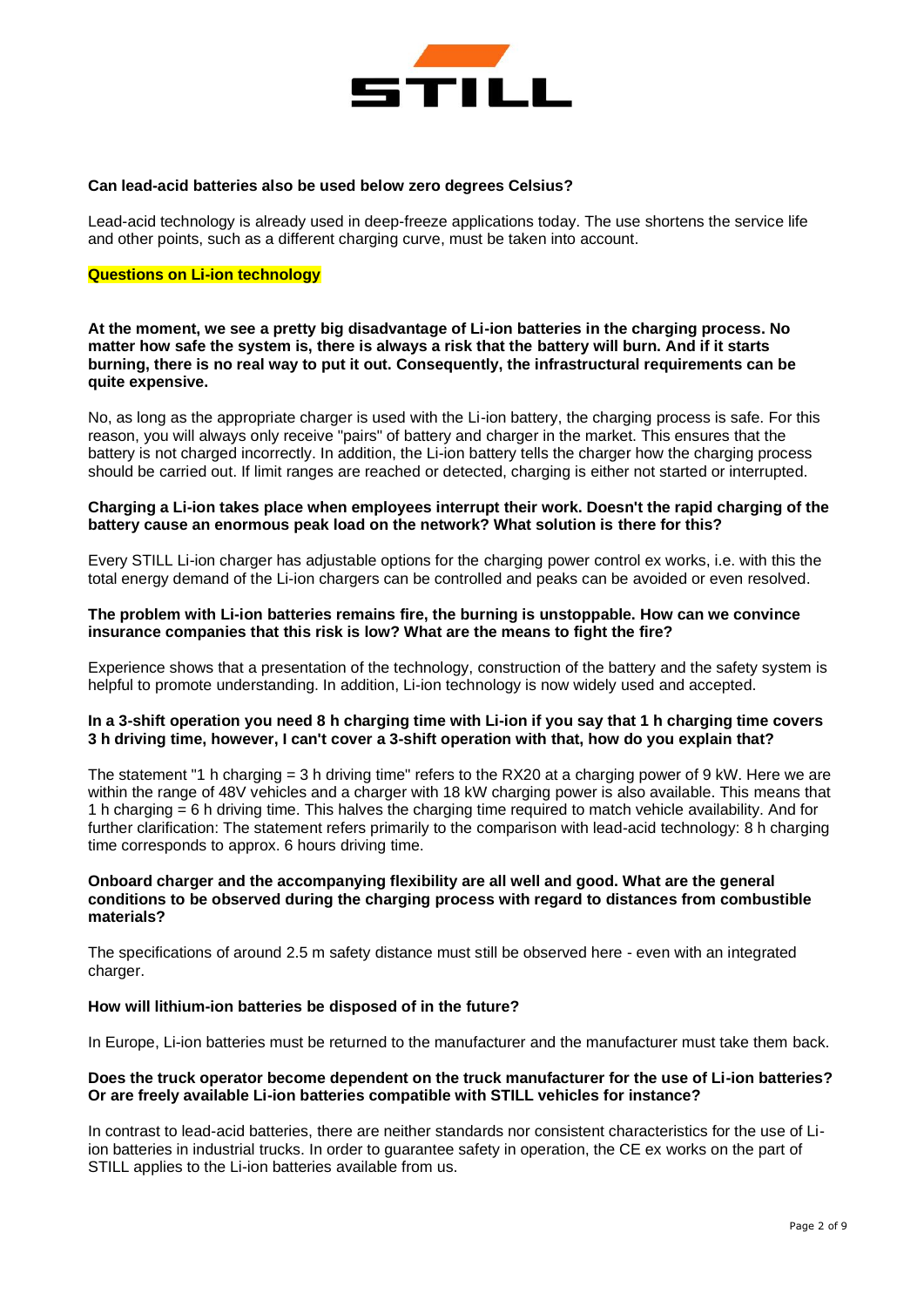

## **Thank you very much for this interesting presentation. How can we ensure Lithuim longevity over 10 years with only a few years of feedback with this technology?**

The batteries and cells are and will be subjected to so-called "life tests", i.e. an abbreviated 10 years of use in continuous operation is carried out. This is how we guarantee their operation. It should also be mentioned once again that after this application, the battery or Li-ion cell can be used for other applications.

#### **What about the use of Li-ion batteries in warm environments? For example, in a glass factory where there is a 1600° Celsius furnace nearby.**

The temperature range is comparable to that of a lead-acid battery. However, depending on the battery variant, a reduction in performance can occur at battery temperatures of more than 50°C.

#### **Can Li-ion batteries be replaced by other batteries or energy systems?**

A part of our product portfolio can be used across technologies, i.e. the vehicle recognises the battery technology and automatically sets the parameters. This is possible with the RX20 and RX60, among others.

#### **Are trolleys & tow tractors available with Li-ion batteries?**

The STILL product portfolio is almost complete, although some variants are still being worked on. The majority of the trolley/tractor portfolio is available with Li-ion.

#### **For the lifetime of a Li-ion battery, what should logistics managers, for example, look out for when investing in or converting energy systems?**

You should analyse the transport processes precisely in order to determine the energy capacities that are really needed and then be able to control them according to demand. In addition, invest today in vehicles that are equipped in such a way that they will also allow a change of energy source in the future. Furthermore, care should be taken to ensure that the interfaces of vehicles, batteries, chargers and the control software are optimally coordinated in order to ensure smooth and efficient interaction. In conclusion, one should not be confused by the numerous options, because the most technically innovative solution is not always the one that makes the most economic sense for the individual transport task. Therefore, my advice: get competent advice.

#### **Can lithium-ion technology also be used at temperatures below 0 degrees Celsius?**

Yes, you can use our orange luminous batteries ex works below 0 degrees Celsius. It is possible.

#### **What about the safety of lithium-ion batteries? Do special measures need to be taken?**

The lithium-ion batteries are of course safe. They are tested. There are requirements that are met, of course. You always have to keep in mind from what you read and hear that not every battery of this kind is comparable. There are different cells, different safety mechanisms, different packaging that are used. And we clearly benefit from this. Weight is our strong point. We can build a good steel trough around it. We can protect the whole thing from the outside, for example from other vehicles, so that nothing happens. Additional measures are not necessary. You can always stick to the lead-acid charging rules as far as distances and the like are concerned. Then you don't have to take any special measures if you have a regular logistical vehicle deployment.

#### **Can vehicles be charged with lithium-ion batteries from any manufacturer?**

First of all, you have to differentiate a little. Lithium-ion batteries are a new product, use new technologies, and compared to lead-acid batteries - especially to PZS batteries, which always have the same properties this is not the case with lithium-ion. It's like the initial question about use in minus temperatures: one can do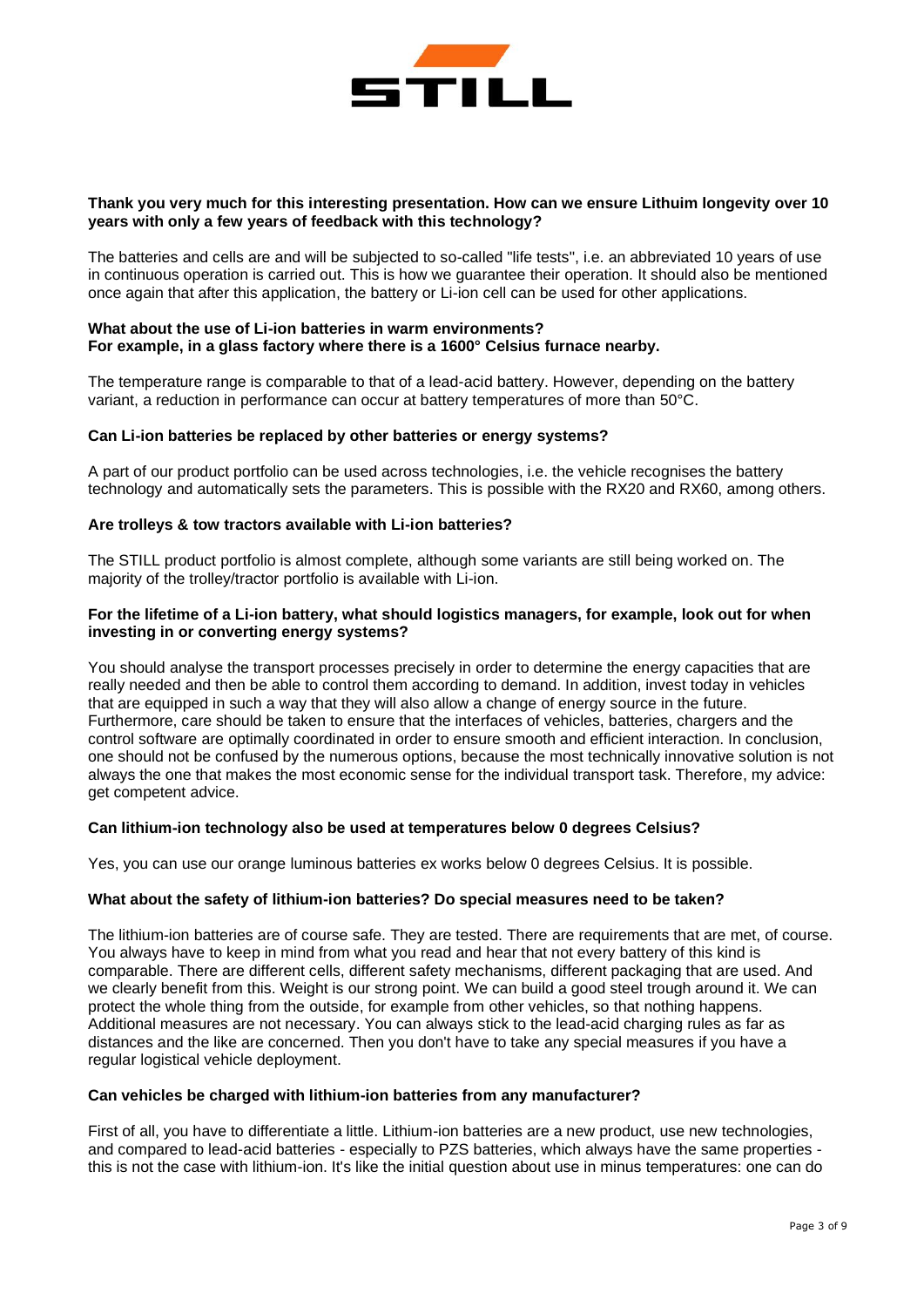

it, the other cannot. And so a battery with lithium cells has a multitude of other different properties that affect the interaction or interplay between the vehicle and the battery. Of course, there are operating conditions that can be critical if they are not coordinated and tested. This means that there is no blanket approval or possibility that you can use any lithium-ion battery in an industrial truck. This always requires testing and must be technically evaluated so that the whole thing is simply safe.

# **Another question regarding the amount of energy. That is, I do not want to exceed a given amount of energy. How could I ensure that? And can vehicles then also be charged preferentially?**

I don't want to exceed a given amount of energy - this is probably about the peak load and its amount of energy. I can only speak for our lithium-ion chargers. They have the factory configuration option of programming the charger with a maximum value that it can take from the socket at any one time. This means that if you specify that this socket has this capacity, we can incorporate this into the charger and then this amount of energy is also maintained. Possible with this ex-works solution. For many customers, we now have so-called power chargers/corners. That means several chargers are available. Some are calendared at a reduced power level due to the current load and some are power chargers. Of course, a preferred vehicle can always drive there and get the maximum charging power so that the vehicle availability is restored very quickly.

# **When will inductive charging be available?**

It is already available today. For example, our tractor and tugger trains already moving inductively during operations. That means they have a predefined route. This is repeated. This works to the advantage of the tugger trains, which are then charged inductively. The solution is not available in the broad portfolio and, as is so often the case, you have to check the individual application to see whether inductive charging makes sense there. Is there enough charging time, is there enough charging power? Does it make economic sense? And then you have to check again whether you want to go down this inductive path.

## **What safety precautions are required when using lead acid and Li-ion?**

As of today, there are no explicit rules / specifications on the subject of Li-ion charging from the professional association or similar. The current state of affairs is the adoption of the lead-acid specifications. In the event of special circumstances, the insurer / expert can be consulted individually.

# **What is the EUCAR Hazard Level of the Still Lithium-ion battery? If it is EUCAR Level 5, is it recommended for use in the chemical industry?**

As an industrial product, no automotive standards apply to us. The developed batteries comply with the UN 38.3 standard and thus fulfil all relevant requirements.

# **Lithium, however, is unfortunately not easy to mine and is very scarce. Where it is mined, this is very bad for the environment. What do you say about this? Do you have recycling solutions?**

Since the beginning of Li-ion development, we have considered the complete life cycle of Li-ion batteries. For this purpose, we cooperate with suppliers and recycling companies. The actual recycling event (the battery/cell can neither be used in an industrial truck nor in any other way) is only to be expected in 10+ years, based on our findings. Until then, the battery can be used both in industrial trucks and in other applications.

## **In lithium-ion batteries, there are additional components besides the cells, electronics, safety contactor, CAN bus connection. Do repairs have to be carried out? Are there any inspection obligations?**

Li-ion batteries must be successfully tested on the basis of UN 83.3. If this is not done, the Li-ion batteries are not permitted in Europe.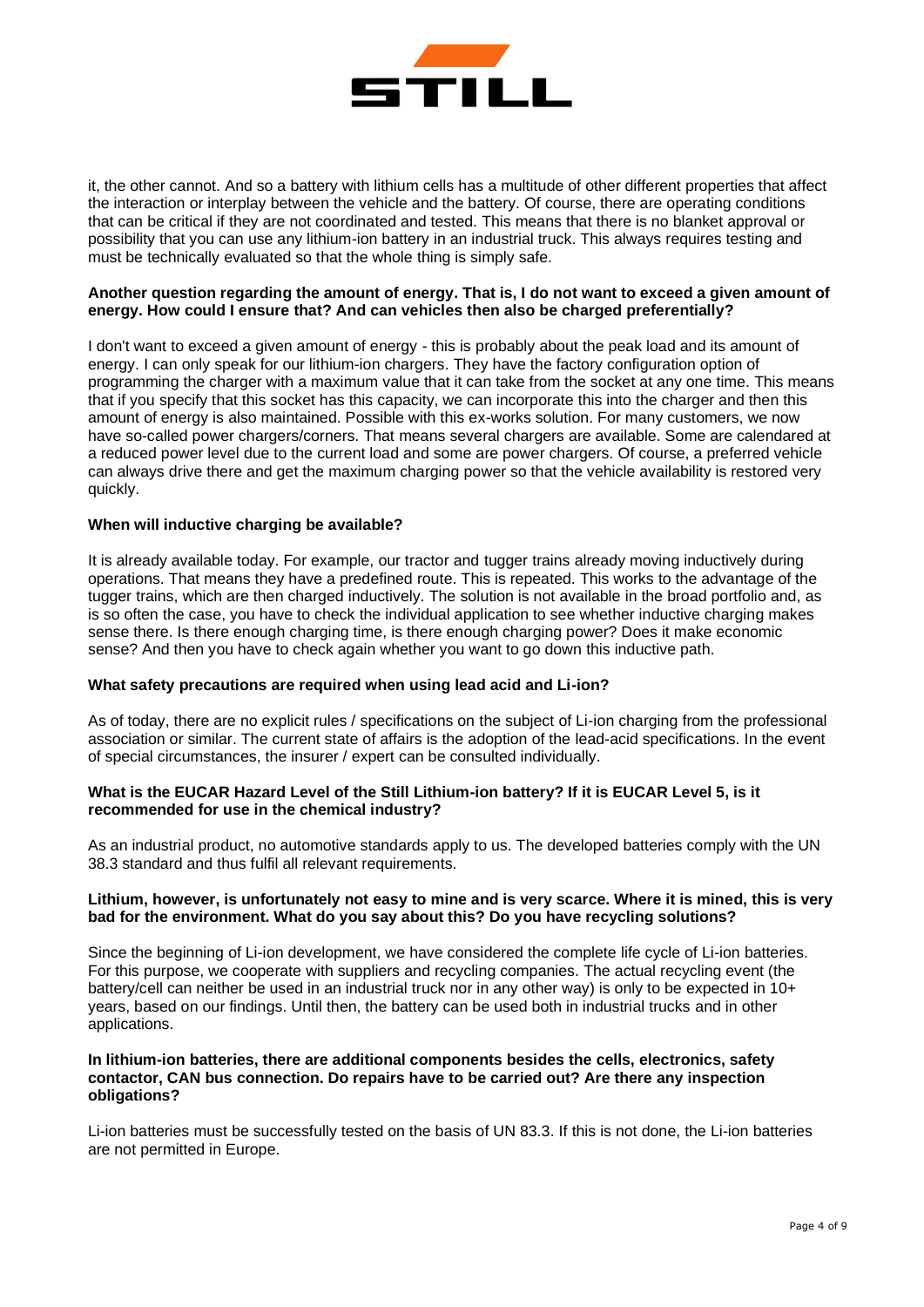

# **According to your presenters, the cost of a Li-ion battery is about 2 - 3 times higher than that of a Pb battery. This means that if an exchangeable battery is required, the costs for a Li-ion battery are only about 50% higher than those of a Pb battery (with exchangeable battery). Assuming about twice the service life, the costs should be significantly lower than those of a Pb battery.**

That is correct. What is always important here is the reference to battery capacity and service life, which must be taken into account.

#### **What must be observed when charging the Li-ion battery outside the vehicle?**

In contrast to lead-acid technology, there are no generally applicable rules for Li-ion (e.g. from a professional association). The operating instructions contain instructions for storing Li-ion batteries. In individual cases, an insurer or expert may call for further local measures.

#### **What about the end of life of the lithium battery?**

Since the beginning of Li-ion development, we have considered the complete life cycle of Li-ion batteries. For this purpose, we cooperate with suppliers and recycling companies. The actual recycling event (the battery/cell can neither be used in an industrial truck nor in any other way) is only to be expected in 10+ years, based on our findings. Until then, the battery can be used both in industrial trucks and in other applications.

#### **Questions on the topic of "fire protection" with Li-ion**

#### **How should fire protection be implemented when charging and operating Li-ion batteries?**

As of today, there are no explicit rules / specifications on the subject of Li-ion charging from the professional associations or similar. The current state of affairs is the adoption of the lead-acid specifications. In the event of special circumstances, the insurer/expert can be consulted individually.

## **What to bear in mind for a Li-ion battery in the event of a fire.**

Attention should usually be paid at an earlier stage. In the event of a fault or damage (integrated shock sensor), information is already provided via the display and measures are also taken (e.g. driving speed reduction, stop). If this happens, previously defined parking spaces can help until the STILL Service carries out an analysis. In the event of a fire, water must be used for cooling.

## **What about the safety of the different battery types in case of fire?**

The Li-ion battery has a variety of safety systems, whereas the lead-acid battery is neither secured nor protected in any way. In the event of a fire, the Li-ion battery, for example, requires a long time before flames caused by external heating can be detected. In the case of external energy supply to a lead-acid battery, the latter shows "flames" at an early stage. The background to the Li-ion battery is, for example, the trough construction with a 25 mm thick steel trough.

#### **How do you assess the risk of Li-ion batteries in terms of flammability and extinguishability?**

As far as safety measures are concerned, a Li-ion battery is many times safer than a lead-acid battery (no protective devices). When used properly, the Li-ion battery poses no risk. Regarding extinguishability, the recommendation is water. In general, the recommendation is that in the event of a warning message from the battery (visible to the driver on the vehicle display), e.g. previously defined parking spaces should be used until the STILL service department diagnoses the problem.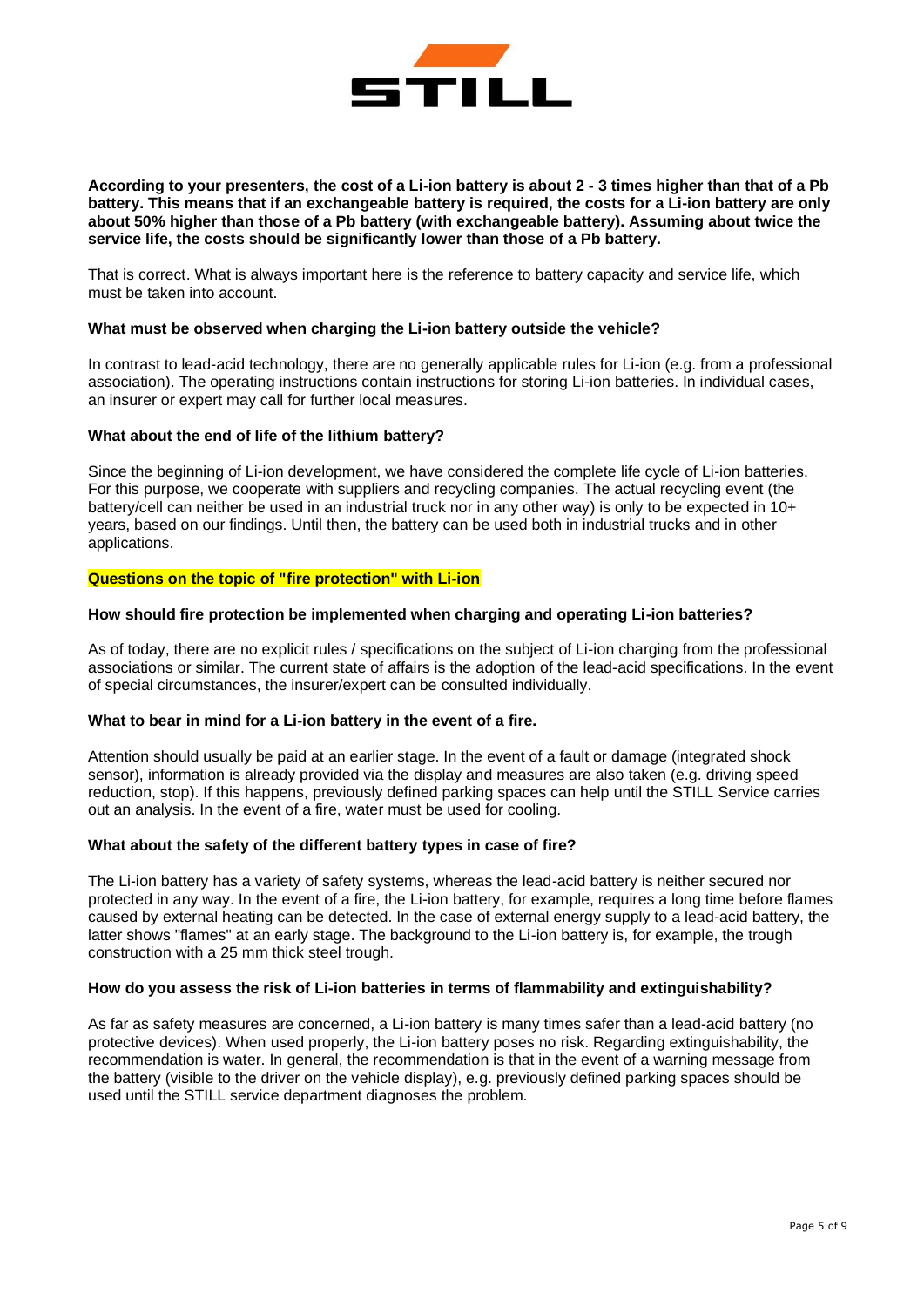

#### **Questions on the topic "Chargers"**

#### **Is the charger compatible with several models and brands?**

The Li-ion chargers can be used across the corresponding voltage class.

#### **How high is the fuse rating of the Li-ion battery chargers, also 16/32 A?**

The range of chargers extends from 16 A to 32 A and up to the largest charger with 63 A.

#### **Questions on the topic "fuel cell"**

#### **Fuel cell: where is the "waste product" water disposed of?**

The so-called process water evaporates in the air (water vapour) in smaller 24V systems. In 48/80V systems, the process water is extracted from the BRM during the refuelling process via a corresponding connection. There are two different connections here: RECTUS type 25 or 27. Which system is used must be determined with the H2 infrastructure manufacturer.

#### **Generating hydrogen yourself: how good is the overall efficiency here all the way to the forklift?**

The question here is where the system boundary is drawn for calculating the efficiency. When analysing efficiency from the wind turbine to the vehicle, the efficiency is around 30-40%.

#### **Is fuel cell technology dangerous?**

No, the technology is not dangerous. There are regulations and safety instructions that must be observed. If these are also observed, such as operating, service and maintenance instructions, fuel cell technology can be described as safe.

# **What is the capacity of the lithium-ion battery in the fuel cell battery? More or less.**

The integrated Li-ion battery is a small buffer battery that is permanently electrically charged by the fuel cell and supplies the vehicle with a constant energy current. The battery's capacity is not comparable to that of a "normal" Li-ion battery that supplies the vehicle with battery power.

#### **For which applications are fuel cells suitable?**

For reasons of design, it is advisable to switch on a fuel cell in the morning and switch it off again at the end of the shift in the evening. This means that ideally the fuel cell runs permanently in order to generate energy, and these typically comprise applications that are above 1000 operating hours per year. That is, ideally, the 2- or 3-shift operation for which a fuel cell is designed.

#### **How long can you drive with a fuel cell tank filling?**

Up to 8 hours of driving are possible with one tank of fuel. However, the situation is comparable to the automotive sector: I can drive a car from Hamburg to Berlin with half a tank of fuel or a complete tank of fuel. And it is the same with our industrial trucks. It may be that I can drive for up to 8 hours straight. However, if I drive a lot of ramps and do a lot of lifting or accelerating, then the driving time can also be reduced to 4-5 hours. You can't say it precisely. It always comes down to an analysis of the working cycle and then you still come relatively quickly to the operating time that a fuel cell tank filling makes possible.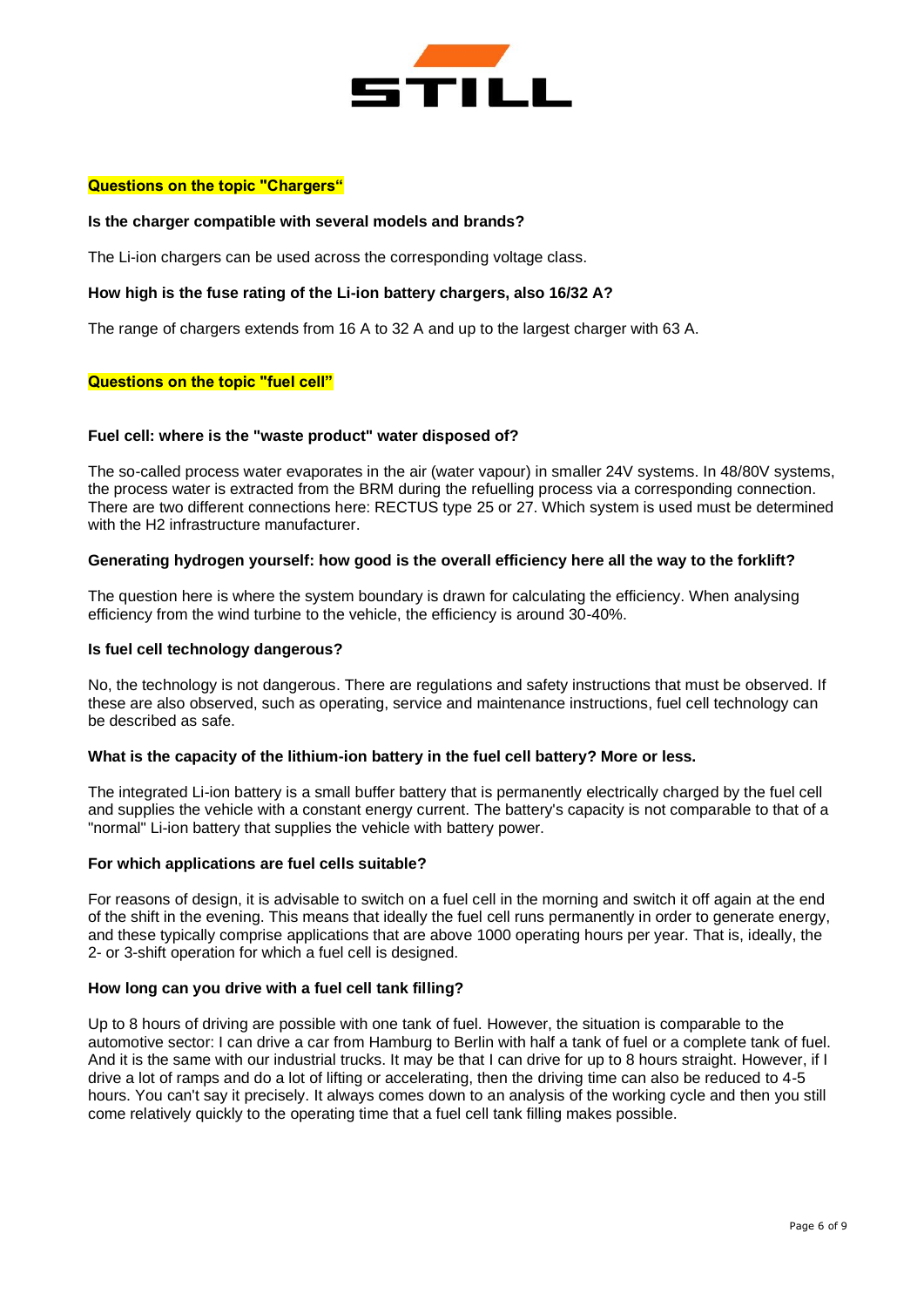

#### **What vehicles are available with fuel cells?**

Unfortunately, we are still a long way from a mass fuel cell market. We are currently in the phase of a market ramp-up. This means that not all vehicles are yet available with a fuel cell. With the vehicles from the areas of counterbalance trucks, low lift pallet trucks, high lift stackers, order pickers, tractors and reach trucks, we cover around 80-90% of the incoming customer enquiries about fuel cells. If there is a specific question, my recommendation would be: submit an enquiry. We will check it because a fuel cell does not make sense for every vehicle. One should be above 1000 operating hours, so that the vehicle is permanently in use. We would not recommend equipping hand-guided vehicles with a fuel cell as of today. The recommendation would be to make an enquiry and we will check this individually for your purpose and application.

## **What is the situation with fuel cells in terms of safety?**

The fuel cell is a safe energy source, otherwise it would not be approved in Europe. There are safety regulations and rules that a battery replacement module must fulfil. It does. And the communication between the vehicle and the module is also safe, as is the refuelling process. It's a closed system, so no hydrogen escapes. Although you have to be aware when dealing with hydrogen that it is a highly flammable gas. That's why there are so-called explosion protection zones in the refuelling area, and when installing a hydrogen infrastructure on the factory premises, there are local rules and regulations that have to be observed.

## **One more question on the subject of fuel cells: Does STILL also install hydrogen infrastructures?**

I can clearly say no to that. STILL does not offer the installation of hydrogen infrastructures. STILL's DNA is to design, optimise, supply and service intralogistics processes. Of course, we also look left and right in the context of our trucks as far as the energy source is concerned. With lead-acid and lithium-ion, we have rather closed systems that are relatively easy to handle. With hydrogen technology, we have a volatile and flammable gas that requires special handling. There are market players who have a perfect command of gas handling, and whenever it comes to a customer project, we get the right partner on board so that the infrastructure can then be implemented in line with our vehicle fleet.

## **Where can you buy the right dispensers?**

There are numerous suppliers on the market who offer hydrogen infrastructure solutions. For example: Linde Gas, Air Liquide, Air Products, Westfalen Gas, Rhein Gas, Plug Power, etc.

# **Is it not possible to operate a conventional industrial truck with a fuel cell instead of a lead or Li-ion battery?**

At STILL, a truck or series is always separately qualified to be fitted with a fuel cell. This involves making minor mechanical and electrical adjustments so that the BRM can be accommodated. This makes the vehicle "fuel cell ready". Now the customer can decide whether a lead-acid battery or a fuel cell is to be integrated into the vehicle. Changing systems on a daily basis is not recommended. A BRM only needs the supply of hydrogen and does not have to be removed from the vehicle.

## **How much hydrogen per tank? And at what pressure?**

The tank capacity is between 0.78kg and 1.8kg of hydrogen, depending on the fuel cell model. The pressure is 350 bar.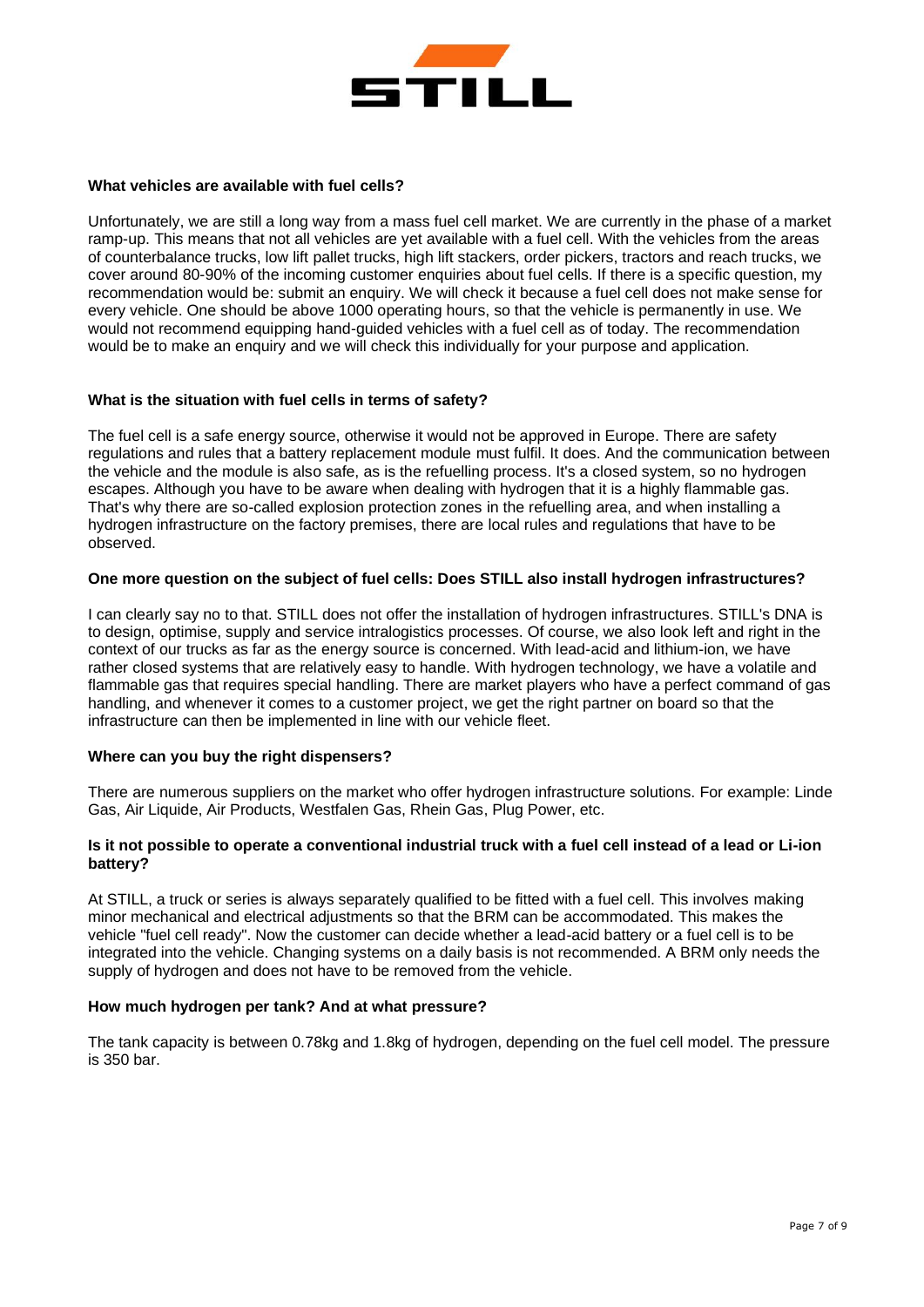

#### **How can the risk of an explosion be reduced?**

There are a wide variety of safety requirements that can be achieved by technical or organisational measures, e.g.

- Avoidance of the formation of explosive or suffocating atmospheres, through tightness monitoring (gas sensors) and ventilation,

- Avoidance of ignition sources, safety distances, mechanical protective measures (fire walls, access restrictions, collision protection), avoidance of fire loads, noise protection, personal protective equipment.

These are examined in a safety assessment/HAZOP (hazard and operability study) and appropriate measures are taken.

Technical safety measures on the H2 infrastructure: Gas warning system Fire alarm Connection to fire alarm centre Emergency stop switch Potential equalisation Lightning protection Hall ventilation Breakaway coupling

Furthermore, rules of conduct should be introduced, such as no naked flames, no smoking near the H2 infrastructure and the industrial truck.

## **But surely you can keep a spare fuel cell box on hand for the downtimes, which you then slide into the vehicle.**

Yes, if a fuel cell has to be taken out of service for maintenance, you can alternatively use a spare fuel cell to minimise the vehicle's downtime.

#### **Was gas ultimately better in all criteria? Is hydrogen as effective as gas?**

The advantage of hydrogen over gas (e.g. propane mixture) is that no harmful emissions are produced during use/combustion. Therefore, the comparison in terms of effectiveness is not correct, as the objective is to avoid CO2 and other harmful emissions.

# **Further questions**

## **I have heard about CSM batteries - Copper Stretch Metal. Is this technology being investigated by Still? Can you share more information on this topic?**

New battery technology is in strong development focus today and therefore many new developments and individual products are available. In the context of established and widely available Li-ion cells, NMC, LFP and NCA are worth mentioning. These are in use today in the series production process. We are constantly looking at tomorrow's technology for use in intralogistics.

## **You have not talked about life cycle analysis of batteries, environmental impact of extraction of metals and resources in these metals. Finally, you have not addressed the issue of recycling.**

There are numerous studies and reports on this. The framework of the analysis must always be considered here: Where do the value-adding characteristics begin and end? What assumptions are made, e.g. to assess economic efficiency. In general, it is apparent that there are a large number of assumptions in the studies and thus also divergent results.